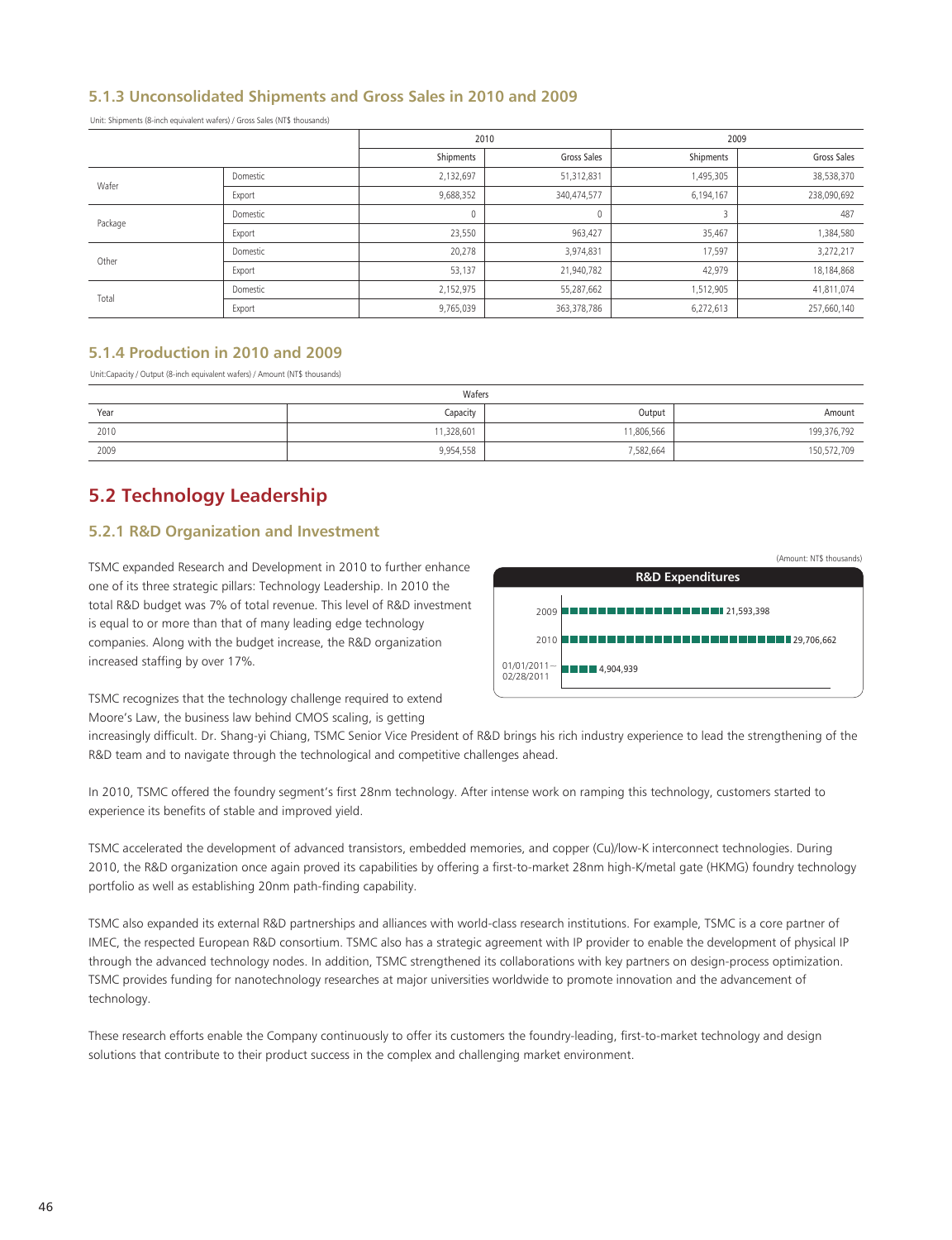## **5.2.2 R&D Accomplishments in 2010**

## R&D Highlights

#### ● 28nm Technology

TSMC continued to lead the foundry segment with the development of the most advanced logic technologies both with conventional as well as HKMG stacks. The high performance (28HP) platform is aimed at high-speed GPU and CPU applications. It also serves as the technology backbone for high-end FPGA and SoC application domains through additional device customization for leakage management. The low-leakage (28LP and 28HPL) technologies are designed to support low-cost mobile applications as well as low-end FPGA requirements.

With the improvement and development momentum, TSMC has continuously demonstrated breakthroughs in both 64Mb SRAM yield and technology reliability for all the 28nm technology family, including 28LP, 28HP and 28HPL. In addition, 28LP has completed the technology qualification in September 2010 and proved to be the first 28nm technology within the semiconductor and foundry industries ready for risk production. HKMG technology qualification is also under way.

In parallel, TSMC provided 28nm shuttle service program and successfully delivered proven and functional test-chips for both conventional SiON/poly and HKMG technologies. More than 10 shuttle services were offered in 2010, and more than 25 customers validated their test-chips and critical IPs with TSMC's 28nm technologies for various market segments, including GPU/CPU, FPGA and mobile applications.

#### ● 20nm Technology

In 2010, TSMC continued to focus on 20nm technology path finding and development. To offer a leading-edge technology for both analog and digital application, the Company adopted the most advanced 193nm immersion and enhanced lithography process for smaller feature size. With the second generation of HKMG, more Si strain, and new device structure, the intrinsic transistor performance continues to ramp following Moore's Law. Meanwhile, external resistance can be effectively reduced and controlled by a specially designed process technique. The back end-of-line (BEOL) interconnect process features extreme low-K intermetal dielectric materials and copper metallization with the novel low-resistance scheme. The logic transistor and SRAM bit-cell offering, using the 20nm process, will cover high performance and System-on-Chip (SoC) application.

Development of 20nm technology will create superior gate density and chip performance. The cost and complexity of advanced technology will continue to escalate for customers. In 2010, TSMC provided process flow, design kits and intellectual property (IP) to help reduce foundry costs. TSMC's high-performance 20nm process will enter risk production in the third quarter of 2012, with volume production scheduled for the first quarter of 2013.

## ● Lithography

To overcome unprecedented low  $k_1$  for imaging, state-of-the-art optical lithography resolution enhancement techniques, such as source-mask optimization and multiple patterning, have been implemented to achieve 2X the gate density of previous generation. Combined with an optimized etching technique and film stack, a nonlinear photoresist was introduced to achieve a 2.2nm line-widthroughness (LWR) on the switching gates to gain device performance.

The reticle for Test Vehicle 1 of the 20nm node was taped out in mid 2010 with an advanced super binary intensity mask (BIM) blank. The overlay control for inter- and intra-layers reached 6nm, a 25% gain from the previous generation. Moreover, with design rule optimization, the patterning technique of the active layer can be simplified from 3P2E to 2P2E, resulting in significant cost reduction.

Low-single-digit immersion defects for the 28nm node were achieved with track/material co-optimization that evolved from and is better than the previous generation. To deal with various product requirements, customized OPC was used. Low-cost solutions were developed for 0.11 $\mu$ m logics, multi-generation technologies, and special technologies such as eDRAM and CMOS Image Sensor (CIS).

For next generation lithography (NGL) technology development, a multiple e-beam maskless pre-Alpha tool installed in TSMC's fab has been demonstrating imaging with 110 beams and patterns of the 20nm node using e-beam proximity correction.

In early 2010, the Company announced the acquisition of a full-field extreme-ultraviolet (EUV) scanner from ASML Netherlands B.V. for the development of lithographic processes for devices of the 20nm node and below at TSMC's Fab 12 GIGAFABTM. TSMC has also made progress on demonstrating 20nm device processing with EUV lithography using the alpha demo tool located at our IMEC partner site.

#### ● Mask Technology

Mask technology is an integral part of advanced lithography technology. TSMC has developed proprietary resolutionenhancement techniques (RET) that are co-optimized with our in-house mask-making technology. The Company integrates optical proximity correction (OPC) and scanner parameter optimization, and masks them together to provide a total solution in 193nm immersion lithography. TSMC's mask-making facilities feature state-of-the-art electron-beam mask writers, etchers, inspection, repair, verification, and metrology tools for production at 28nm and R&D at 20nm and beyond. TSMC continues to develop mask technologies for double patterning with 193nm immersion lithography and EUV lithography for applications to the 20nm generation and beyond and participates actively in developing the infrastructure for EUV mask-making. TSMC's strength in mask technology gives significant and unique benefits to its customers in terms of technical excellence, top quality, fast cycle time, and one-stop service.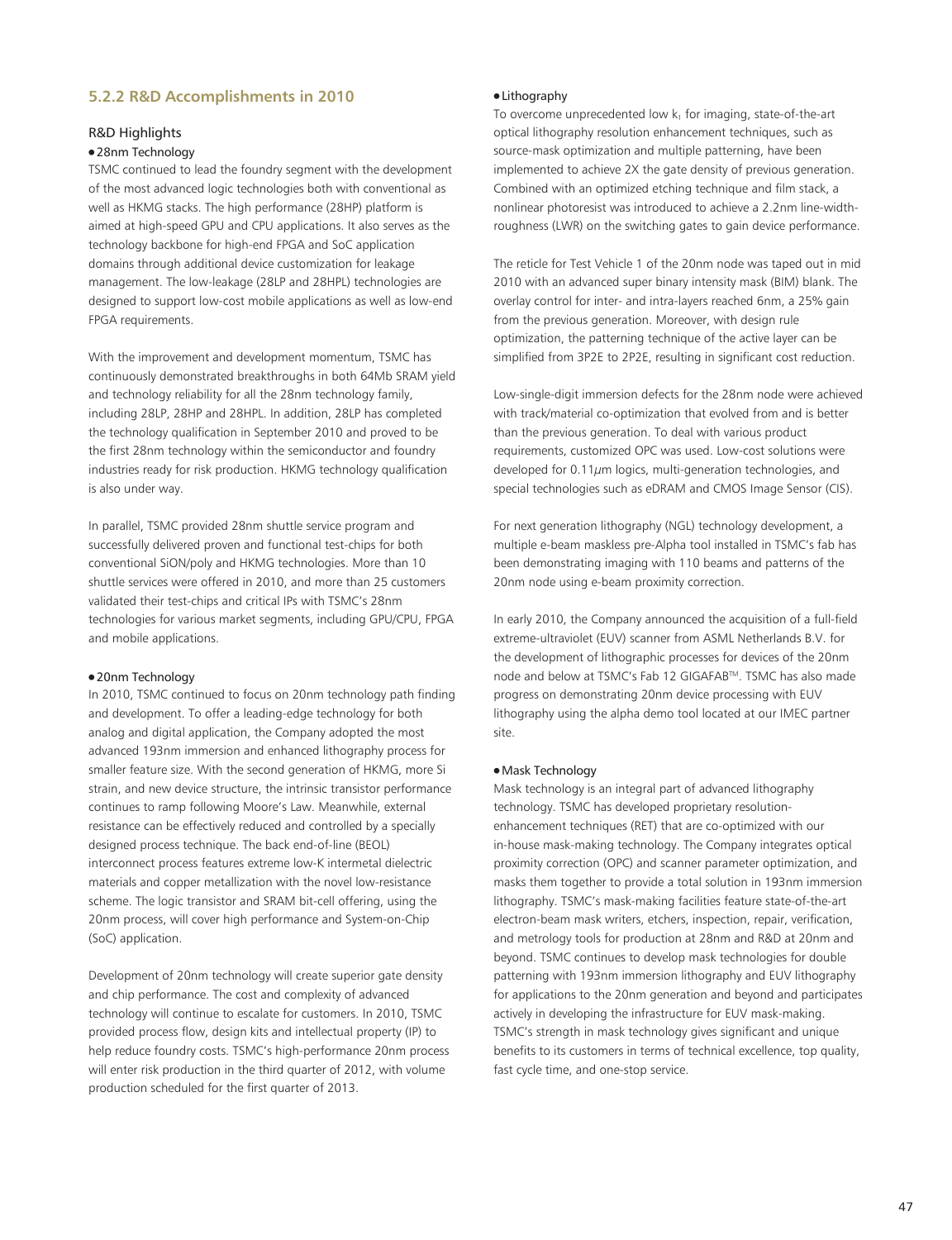## Integrated Interconnect and Packaging

The Integrated Interconnect and Package Development Division (IIPD) was formed in late 2008 to develop and deliver an integrated technology solution combining advanced interconnect with packaging technology. The introduction of extreme low-K dielectric (ELK) in 45/40nm adds more challenges among many others to the given tasks. In 2010, the major focus was to resolve interconnect/ package related bottlenecks and ensure smooth ramp of 45/40nm first-wave customers' products. Enhancement in Si backend/bump structure designs, and process optimization in bumping/assembly processes have paved the way for customers' products delivery with reliable quality. Customers including GPU and FPGA products are in volume production (with die size  $>$  20 $\times$  20mm<sup>2</sup>).

#### ● Advanced Interconnect

In 2010, TSMC continued to lead the foundry segment in demonstrating the lowest resistance/capacitance (RC) -delay interconnect technology in the segment, which is also compatible with advanced package technology.

Copper interconnect resistivity is trending up by generation node because of the size effect. To keep the RC performance for the advanced interconnect, TSMC has developed an extreme low resistance Cu interconnect solution for 28nm and beyond technology nodes. On the 28nm, we also improve effective resistivity of Cu lines to be significantly lower than that projected by the International Technology Roadmap for Semiconductors and demonstrate promising reliability performance.

## ● Advanced Package Development

To achieve "Green package" requirements and to follow the EU code for RoHS, the traditional tin-lead (Sn-Pb) based solder interconnect will be replaced by lead-free (Sn-Ag or Cu post) technology step-by-step. TSMC will continue to develop lead-free package technology (including die sizes, bump pitches, substrate types, etc.) and Fan-in Wafer Level Packaging (Fan-in WLP) for handheld/mobile devices/applications in 2011 to further enhance customers' product performance and competitiveness

#### ● 3D IC

TSMC has committed to work with customers closely to develop cost-effective 3D IC system integration solutions using in-house proprietary through silicon via (TSV) and foundry compatible wafer-level-packaging (WLP) technologies. Our 3D System-in-Package (SiP) solution is a viable alternative for many customers to realize their end product with the best cost and cycle time. TSMC delivers innovations to enable SiP design for the first time. It includes SiP package design, electrical analysis of package extraction, timing, signal integrity, IR drop, and thermal to physical verification of design rule check (DRC) and Layout Verification of Schematic (LVS). Such integrated solution for product realization will be made available to customers in 2012/13.

## Advanced Transistor Research

Historically, transistor performance requirement follows different market segments: high performance applications, such as desk top computing; low-operating power applications, such as laptop computers and mobile internet devices; and low standby power applications, such as cell phones for long standby time. TSMC has been the technology leader in the low-operating power applications with G-family transistors and low standby power applications with LP family transistors. As low-operating power applications spread into the high performance domain, TSMC is embracing the challenge to retune our transistor offering to assure customers that they have the most competitive transistor offering from TSMC.

#### Spectrum of Technology

Beyond the highlights above, TSMC continued to develop a broad mix of new technologies. The Company accelerated its SoC roadmap, including embedded DRAM (eDRAM) and RF with earlier availability, higher integration and more variants.

#### ● Embedded DRAM

Continued with TSMC leadership in eDRAM, in 2010 we started to ramp up early production of 40nm LP eDRAM for more efficient memory density and throughput required for bandwidth and graphic applications such as games and DTV. This will be followed by baseband and network applications, using the N40G base logic with 412MHz and 500MHz clock rate. Development also began on N28 eDRAM using HKMG logic as a base technology.

#### ● Silicon Germanium BiCMOS Radio Frequency (RF) Technology

SeGi018: Upgraded TSMC SiGe-BiCMOS technology performance to tier-1 SiGe process specifications. For the moment, we are ahead of the ITRS roadmap targets.

#### ● Mixed Signal/Radio Frequency (MS/RF) Technology

TSMC delivered a 28nm EM simulation base LC tank design package to facilitate high speed Serdes design. This approach successfully fulfilled requirements for different customized metal schemes in a significantly shorter time. In the category of More-than-Moore product enhancement, we developed IPD technology on high R substrate, and provided excellent inductor (Q>50) and precise MiM (C corner<5%) for the RF-FEM (front-end module) segment.

Thin film Resistor: Demonstrated a close to zero TCR TFR which is key for high-precision ADC.

## ● Power IC/BCD Technology

In 2010, TSMC released a multiple-time re-programmable (MTP) non-volatile memory into the existing C025BCD power management IC technology. A one-time programmable (e-fuse) solution was qualified in 0.25u/5V and 0.18u/5V mixed signal technologies and their derivatives (BCD, HV). These features enable customers to trim critical analog characteristics at wafer, package or board level in a cost efficient manner (e-Fuse) or enhance the product functionality (MTP).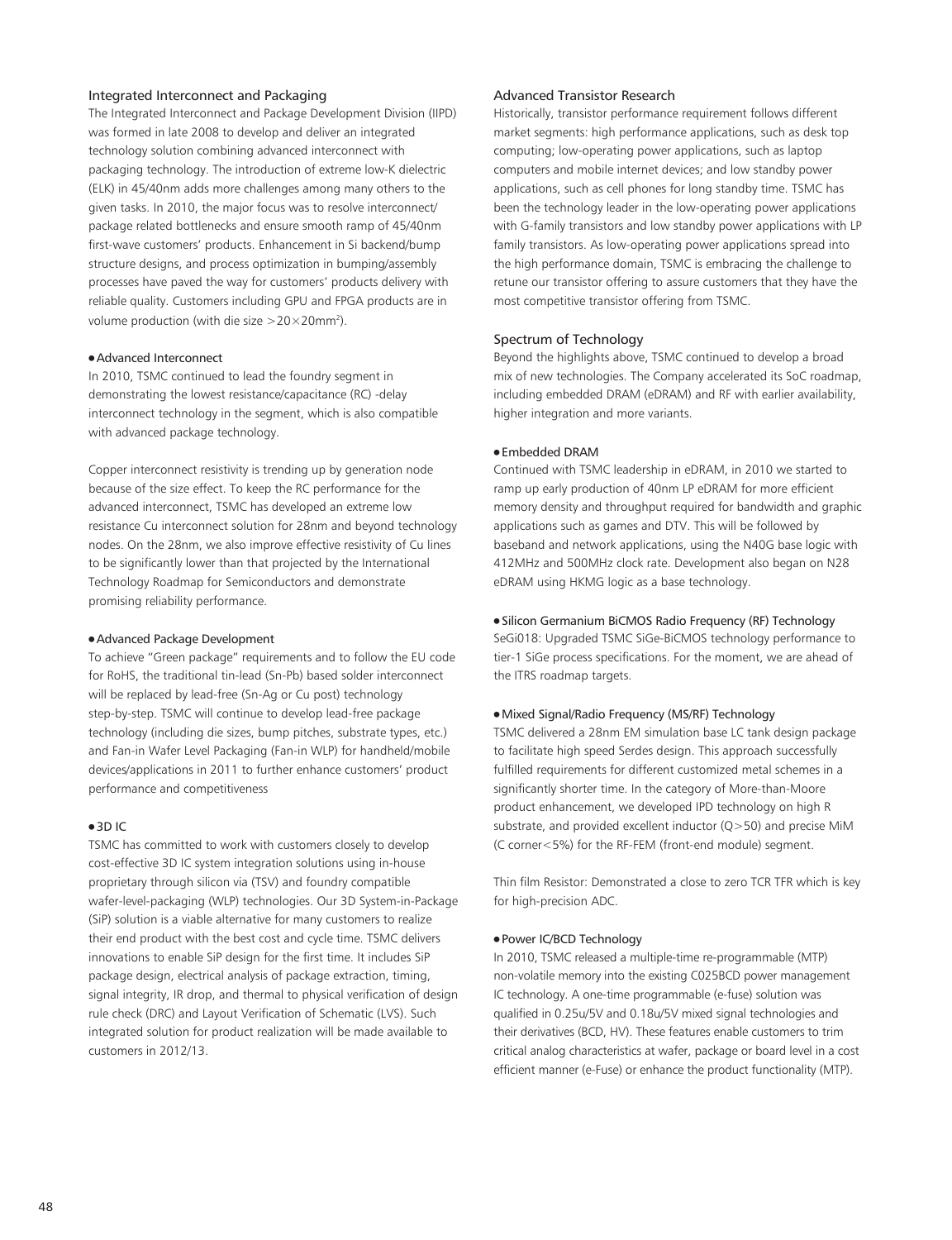Besides continuing various BCD technology developments for DC-DC conversion, TSMC successfully delivered UHV (800V) technology that supports designs for energy-efficient lighting (CFL, LED, E-balaster) and mobile adaptors.

#### ● Panel Driver Technology

In mobile device display drivers, TSMC released two new technologies in 2010: C011HV and N80HV. These technologies are targeted for high resolution displays in smart phones.

To meet more stringent standards in large panel displays (color depth and speed) for new TVs, such as 3D LCD TV, TSMC released two technologies in 2010.

#### ● Microelecrtromechancial Systems (MEMS) Technology

There are several MEMS technologies for different applications in development at TSMC. In 2010, we worked with a customer to release a gyroscope device in production. We also demonstrated preliminary success in a DNA sequencing device, and made significant progress in our motion sensor platform technology development.

## ● CMOS Image Sensor Technology

In 2010, TSMC extended our leadership in back-side illumination (BSI) to enable our key customer to win more visible business with popular handheld products. At the same time, BSI wafer processing in 12" bulk-silicon also started risk production with the 65nm 8-megapixel product to be ramped up in early 2011, followed by many others.

TSMC also won the business for another leading CIS provider for 12" technology development, with wafer loading scheduled for 2012.

#### ● Flash/Embedded Flash Technology

In 2010, TSMC delivered a refined low power, extremely low leakage 0.18 $\mu$ m Flash for microprocessor control unit (MCU) applications. The 90nm split gate technology has passed technology qualification. Three macros were qualified. One key customer has delivered Bluetooth engineering samples to their customers. Smart card IP is being qualified with several customers joining shuttle service for product prototyping.

TSMC has engaged with several IDM companies to co-develop embedded flash solutions for automotive, industrial and consumer applications. The technology foundation used includes 90nm, 65nm and 55nm, with the flash cells varying from floating gate and split-gate to hybrid.

# **5.2.3 Technology Platform**

Modern IC designers need sophisticated design infrastructure to achieve acceptable productivity and cycle time. This includes design flow for electronic design automation (EDA), silicon proven building blocks such as libraries and IPs, simulation and verification design kits such as process design kit (PDK) and tech files. All these are built on top of the technology foundation, and each technology needs its own design infrastructure to be usable for designers. This is the concept of a technology platform.

Today's TSMC technology platforms reflect the culmination of years of work by TSMC and its alliance partners. In 2008, TSMC's Open Innovation PlatformTM was launched to further enhance the Company's technology platforms, with additional deliverables added on in 2010. The Company unveiled an extension to its IP Alliance program in October to include Soft IP partners.

In April, TSMC announced the foundry segment's first Analog/Mixed Signal (AMS) Reference Flow, and the second revision of the Radio Frequency Reference Design Kit (RF RDK). The new AMS Reference Flow is TSMC's first custom design flow that targets leading edge 28nm design challenges, such as Layout Dependent Effects (LDE), Design For Manufacturing (DFM) and Sub-1V, to minimize design barriers and reduce iterations. AMS Reference Flow is a fully integrated multi-vendor program and part of an innovative design package.

The updated RDK provides a solution to common bottlenecks that designers encounter on a daily basis. RDK 2.0 includes step-by-step tutorials and setup scripts to facilitate users going through Circuit Sizing/Design Centering, a comprehensive EM design flow with TSMC PDK, and to analyze substrate noise coupling in RF circuits with TSMC qualified SNA tools.

After the debut of a series of interoperable data formats in iRCX, iDRC, iLVS and iPDK in 2009, TSMC demonstrated its strong commitment to industry users in 2010 with its industry-first iDRC & iLVS runsets in 40nm, and iPDKs in many TSMC advanced process nodes from 0.13µm to 28nm. Working with EDA partners, TSMC publishes quarterly reports for their qualified interoperable tools and versions.

The Soft IP Alliance program aims to improve soft IP readiness for advanced technology nodes and to drive earlier time-to-market. Soft IP has historically been process technology independent and, therefore, not optimized for power, performance and area considerations. Given the ever-increasing need of first-time silicon success and early time-to-market for highly integrated circuits, such as Systems-on-Chip (SoC), close technical collaboration between the foundry and the IP provider is imperative to emphasize this critical trade-off.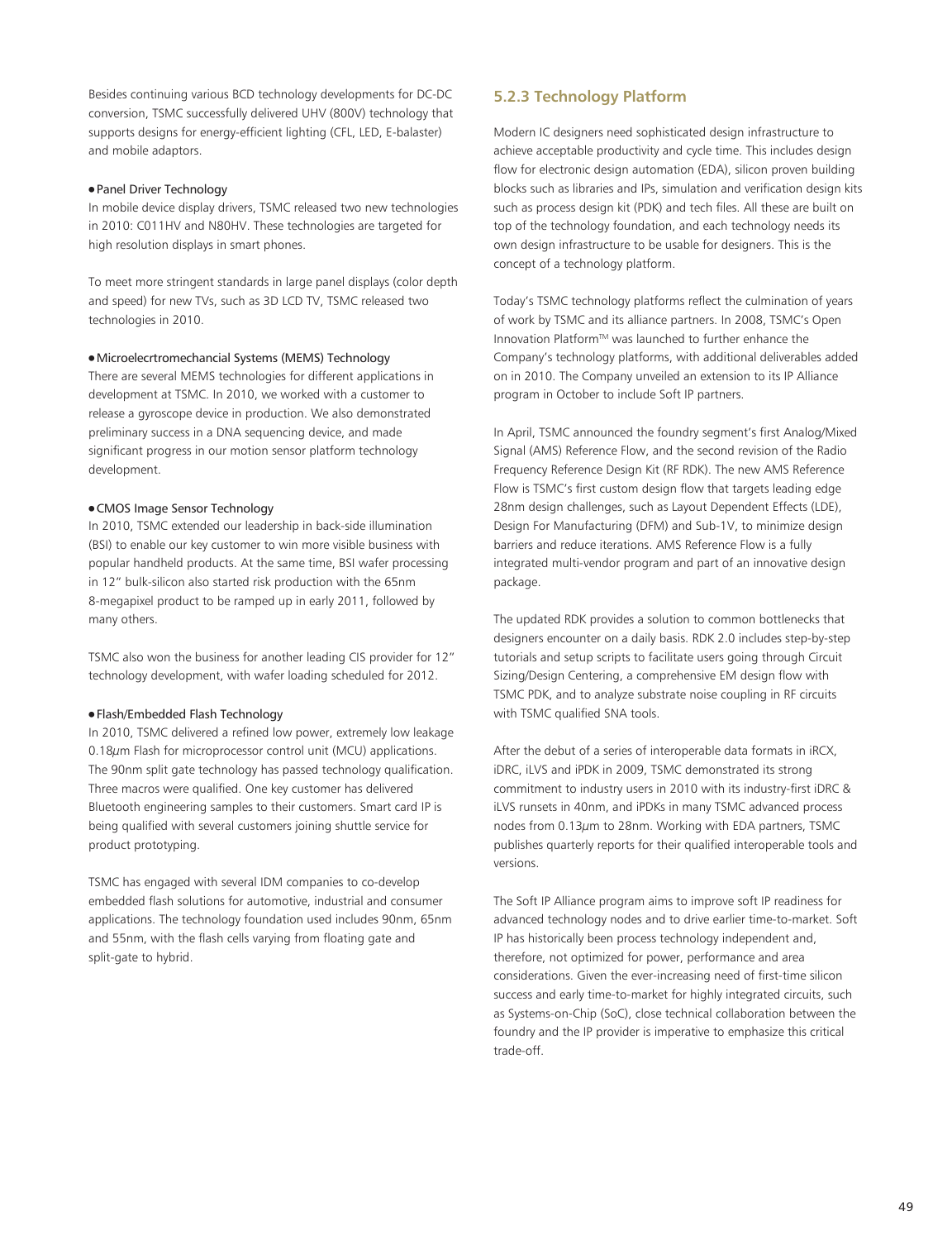iRCX, an interoperable EDA data format, integrates all key process interconnect modeling data, which is increasingly important as chip designs in advanced technologies require detailed views of parasitic effects for the accurate evaluation of chip performance and power consumption. iRCX offers foundry interconnect model data for various applications across the board, covering not only parasitic RC tools at transistor & gate levels, but also the commonly-used tools for Electrical Magnetic (EM) Solver, Field Solver and ElectroMigration (EM)/Current (IR) Drop Analysis. EDA tools that support the iRCX format will be able to receive accurate interconnect modeling data from the iRCX files developed and supported by TSMC.

Executable physical verification runsets for interoperable design rule check (iDRC), interoperable density fill (iFill) and interoperable layoutversus-schematic (iLVS) in TSMC 40nm process technology were delivered to TSMC beta customers in 2010. Design rules for advanced process technologies are more complex and require detailed and accurate descriptions for correct chip layout creation and post-layout analyses. TSMC iDRC and iLVS formats, based on TSMC process requirements, unify process design rules specification and technology file generation, simplify data delivery, and ensure data integrity and interpretation. These are also the deliverables that represent TSMC's tight collaboration with its EDA partners and mutual customers.

TSMC iPDK unified data model on industry-standard OpenAccess database enables design reuse that is not possible with multiple proprietary PDKs and design databases among various EDA design platforms. It eliminates duplicate PDK development efforts, significantly reduces PDK development, validation and support costs across the design ecosystem, and promotes innovation in analog and full custom design. With a wide range of available iPDKs in TSMC process nodes and industry available EDA design platforms, users are now offered a higher degree of design flexibility in choosing the best tool features to fit their design needs.

To ensure OIP Ecosystem partners' compliance with TSMC new process requirements, TSMC works with partners to publish the "EDA Tool Qualification Report" on TSMC-Online, providing customers with an actively maintained status of individual EDA tools including DRC, LVS, RC extraction, Placement and Routing. The physical verification tool qualification report of DRC/LVS/RCX is updated on quarterly basis, and started to cover iDRC/iLVS/iRCX/iFill from 2010. Also new for Year 2010, routing qualification of 28nm was introduced as the design rule becomes Version 1.0.

In order to lower the barrier of technology adoption for customers, TSMC first introduced the Integrated Sign-Off Flow (ISF) in 65nm/55nm in 2009. ISF is a production proven design flow based on TSMC's internal design expertise accumulated over the years. ISF started to bear fruits in 2010, and enabled a large number of first time 65nm/55nm customers. ISF significantly reduced technology adoption gap in emerging markets such as China.

Entering its 10th year, the TSMC Reference Flow continues to anticipate customer needs in advanced design methodologies, and to serve the purpose of pipe-cleaning EDA tool capabilities. Traditionally the Reference Flow addresses design challenges in power, timing, and design for manufacturing. Reference Flow 11.0 incorporated new requirements associated with leading edge technologies, such as 28nm, and expanded into two new areas: 3D IC with TSV (through silicon via) and ESL system level design. The former supports heterogeneous integration of multiple dice and to achieve superior timing/power/form factor optimization, while the latter supports the trend of designers moving up to system level, enabling earlier and more accurate tradeoff with accurate TSMC PPA (power, performance and area).

## **5.2.4 Intellectual Property**

A strong portfolio of intellectual property rights strengthens TSMC's technology leadership and protects our advanced and leading edge technologies. In 2010, TSMC received 434 U.S. patents, 173 Taiwanese patents, 180 PRC patents, and other patents issued in various other countries. TSMC's patent portfolio now exceeds 13,000 patents worldwide. We continue to implement a unified model for TSMC's intellectual capital management. Strategic considerations and close alignment with the business objectives drive the timely creation, management and use of our intellectual property.

At TSMC, we have built a process to extract value from our intellectual property by aligning our intellectual property strategy with our R&D, business objectives, marketing, and corporate development strategies. Intellectual property rights protect our freedom to operate, enhance our competitive position, and give us leverage to participate in many profit-generating activities.

We have worked continuously to improve the quality of our intellectual property portfolio and to reduce the costs of maintaining it. We plan to continue investing in our intellectual property portfolio and intellectual property management system to ensure that we protect our technology leadership and receive maximum business value from our intellectual property rights.

## **5.2.5 Future R&D Plans**

Following the significant accomplishments of TSMC's advanced technologies in 2010, the Company plans to continue to grow its R&D investments. TSMC will further expand its 300mm R&D pilot line to speed up 28nm production ramp and 20nm development. The Company plans to reinforce its exploratory development work on new transistors and technologies, such as 3D structures, strained-layer CMOS, high mobility materials, novel 3D-IC devices with TSV, and interposer. These studies of the fundamental physics of nanometer CMOS transistors are core aspects of our efforts to improve the understanding and guide the design of transistors at advanced nodes. The findings of these studies are being applied to